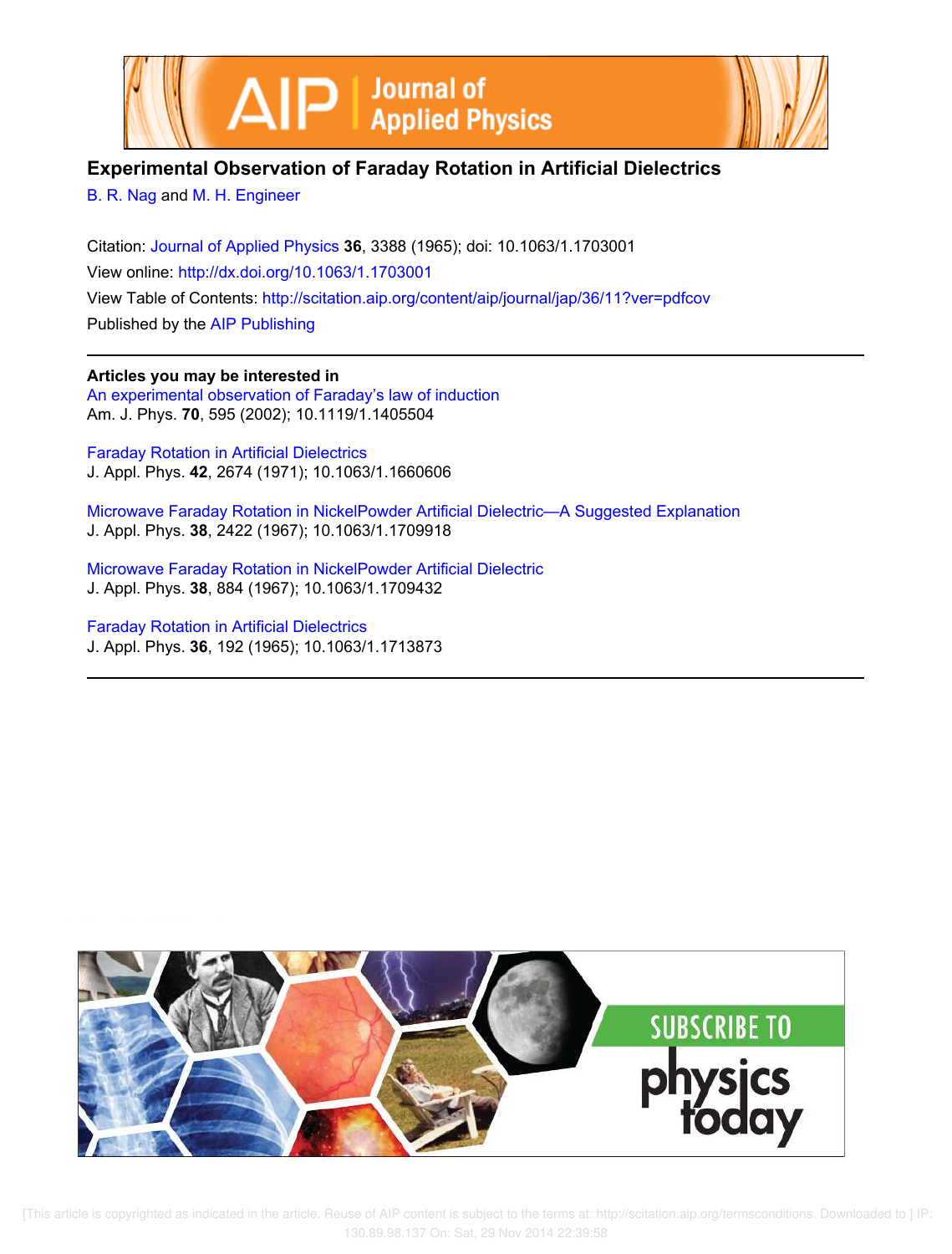our arguments as,

$$
\nabla \times \mathbf{H} = \mathbf{J}; \quad \nabla \times \mathbf{E} = -\mu \partial \mathbf{H} / \partial t; \n\mathbf{J} = \mathbf{J}_c + \mathbf{J}_d; \quad \mathbf{J}_c = \sigma(\mathbf{E} - \mathbf{E}_{cH}); \n\mathbf{J}_d = \epsilon_0 \partial \mathbf{E} / \partial t + (\epsilon - \epsilon_0) (\partial / \partial t) (\mathbf{E} - \mathbf{E}_{dH}); \n\mathbf{E}_{cH} = R_c \mathbf{B} \times \mathbf{J}_c; \quad \mathbf{E}_{dH} = R_d (\epsilon - \epsilon_0) \mathbf{B} \times (\partial / \partial t) (\mathbf{E} - \mathbf{E}_{dH}),
$$
\n(4)

where **H** is the rf magnetic field vector and  $\mu$  is the permeability of the medium.

Assuming a time dependence of fields given by  $e^{j\omega t}$ , it is a simple matter to calculate the propagation constants  $\Gamma_{\pm}$  of the right- and left-handed circularly polarized waves as,

$$
\Gamma_{\pm}^{2} = j\omega\mu\sigma \left[ \frac{1 \pm j\mu_{\text{eff}}B}{1 + (\mu_{\text{eff}}B)^{2}} \right] - \omega^{2}\mu\epsilon \left[ \frac{1 \mp \mu_{\text{diff}}B}{1 - (\mu_{\text{diff}}B)^{2}} \right]
$$

$$
-\omega^{2}\mu\epsilon_{0} \left[ \frac{\pm \mu_{\text{diff}}B - (\mu_{\text{diff}}B)^{2}}{1 - (\mu_{\text{diff}}B)^{2}} \right]. \quad (5)
$$

Barlow, on the other hand, gives the values of  $\Gamma_{\pm}$  as,

$$
\Gamma_{\pm}^{2} = \frac{j\omega\mu(\sigma + j\omega\epsilon)}{1 + B^{2}(\mu_{\text{eff}} + j\mu_{\text{diff}})^{2}} [1 \pm j(\mu_{\text{eff}} + j\mu_{\text{diff}})B], \quad (6)
$$

where  $\mu_{cH} = R_c \sigma$  and  $\mu_{dH} = R_d \omega (\epsilon - \epsilon_0)$ .

We can compare Egs. (5) and (6) in the limit of small magnetic fields, i.e., when  $(\mu_{\text{eff}}B)^2 \ll 1$  and  $(\mu_{\text{df}}B)^2 \ll 1$ . Under these conditions Eqs.  $(5)$  and  $(6)$  reduce, respectively, to

$$
\Gamma_{\pm}^{2} = j\omega\mu(\sigma + j\omega\epsilon) \mp \omega\mu B[\sigma\mu_{\text{eff}} - \omega(\epsilon - \epsilon_0)\mu_{\text{d}}], \tag{7}
$$

$$
\Gamma_{\pm}^{2} = j\omega\mu(\sigma + j\omega\epsilon) \mp \omega\mu B(\sigma + j\omega\epsilon) (\mu_{cH} + j\mu_{dH}). \tag{8}
$$

On comparing the above two equations it may be noted that the contribution due to  $\mu_{dH}$  would be reduced by a factor of  $[(\epsilon-\epsilon_0)/(\epsilon+j\sigma/\omega)]$  according to our analysis.

The authors are indebted to Professor J. N. Bhar for his kind supervision of the present study.

#### JOURNAL OF APPLIED PHYSICS VOLUME 36, NUMBER 11 NOVEMBER 1965

## **Experimental Observation of Faraday Rotation in Artificial Dielectrics**

B. R. NAG AND M. H. ENGINEER

*Institute of Radio Physics and Electronics, University of Calcutta* 

(Received 20 May 1965)

An experimental investigation of the Faraday rotation at  $3 \text{ cm}$  in artificial dielectrics composed of paraffin wax and powdered indium antimonide is described. It is found that a rotation which can be ascribed to the dielectric properties of the medium does indeed occur. The experimental results are found to be in reasonable agreement with theoretical predictions made earlier.

## **1. INTRODUCTION**

HE possibility of Faraday rotation in artificial dielectrics has been theoretically examined by Wicher,<sup>1</sup> Rau and Caspari<sup>2</sup> and also by the present authors.<sup>3</sup> Wicher and also Nag and Engineer concluded that Faraday rotation would be exhibited, but Rau and Caspari concluded otherwise. It is needless to mention that if artificial dielectrics exhibit Faraday rotation, a number of practical applications of the phenomenon can be found. Some of the common applications that may be mentioned are phase modulation, amplitude modulation, construction of nonreciprocal transmission elements, etc. However, despite the theoretical study which was made about a decade ago no experimental study has yet been reported. The lack of experimental data is, perhaps, due to the fact that the magnitude of rotation in artificial dielectrics constructed with metallic elements is very small, as the metals have a very low value of Hall coefficient. It was suggested in Ref. 3 that . significant rotation may be obtained by using indium

antimonide which has a value of Hall coefficient about  $10<sup>8</sup>$  times that for metals. Some calculations were presented, assuming the dielectric to be made of indium antimonide disks and foam rubber and it was found that rotation of a few degrees per meter may be produced. For experiments in bounded media, like waveguides, however, a more convenient form of artificial dielectric may be fabricated by using indium antimonide powder instead of disks. The present authors have made some experiments with artificial dielectrics made with paraffin wax and indium antimonide powder. The experiments show that Faraday rotation indeed occurs in the dielectrics. These experiments are here described.

## 2. **PREPARATION OF THE ARTIFICIAL DIELECTRIC**

The artificial dielectric has been prepared by mixing indium antimonide powder with paraffin wax. Polycrystals of indium antimonide having a conductivity of  $10^5$  mho/m and a Hall coefficient of the order of  $10^{-3}$ m<sup>3</sup> /C at room temperature were first powdered. The powdered particles were found to be approximately rectangular in shape and of size lying within 200-400  $\mu$ .

<sup>&</sup>lt;sup>1</sup> E. Wicher, J. Appl. Phys. 22, 827 (1951).<br><sup>2</sup> R. R. Rau and M. E. Caspari, Phys. Rev. 100, 632 (1955).<br><sup>3</sup> B. R. Nag and M. H. Engineer, J. Appl. Phys. 36, 192 (1965).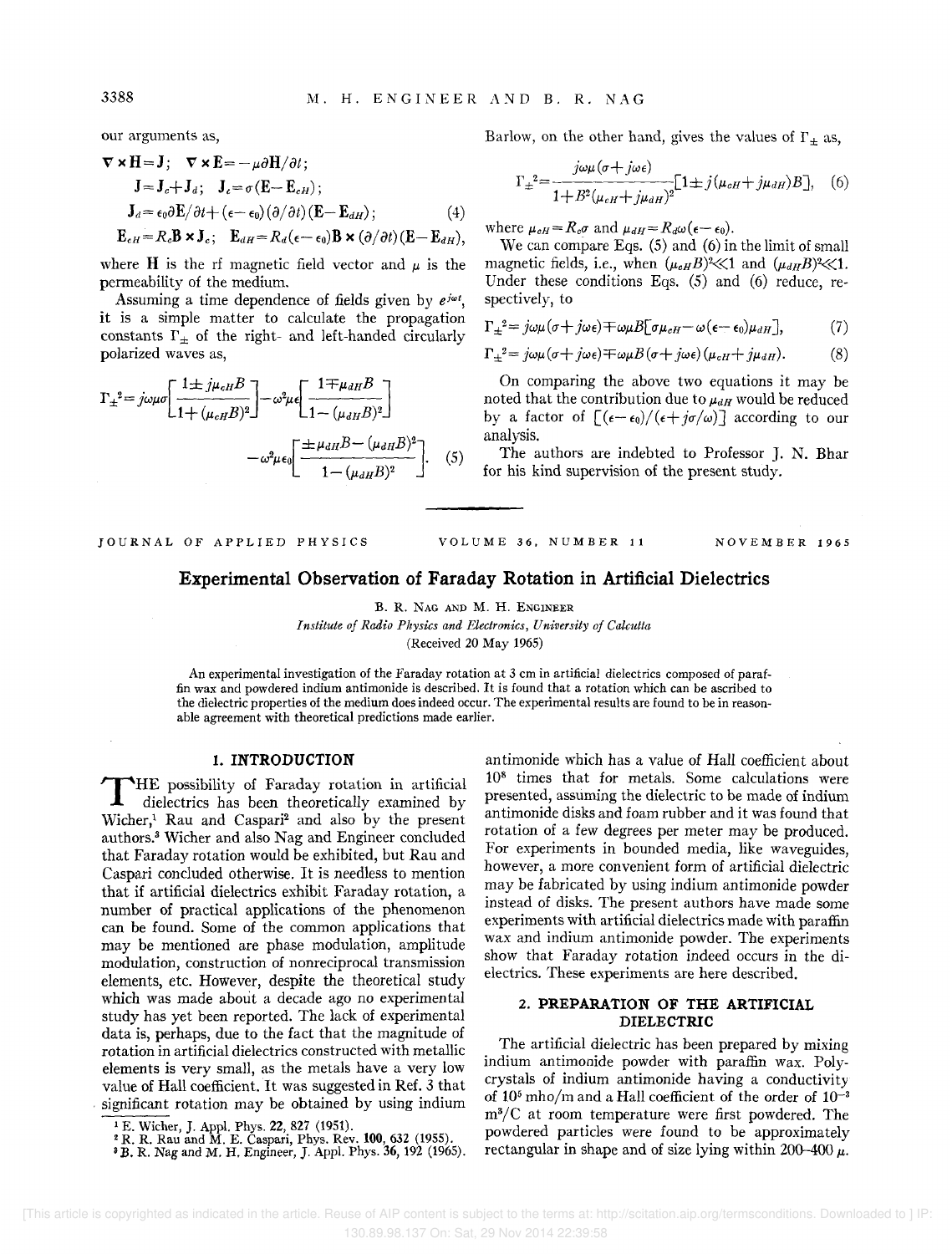The powder was mixed with wax in the volumetric ratio of 1:1. The mixture was heated in a stainless steel container at a temperature slightly higher than the melting point of wax and stirred continuously for about two hours. It was then allowed to solidify, but stirring was continued. The solidified material was then desiccated for about 24 h. The samples were prepared from the mixture, pressing in a die by a ball press.

## **3. DIELECTRIC CONSTANT AND THE EFFECTIVE CONDUCTIVITY OF THE SAMPLES**

In order to determine the dielectric constant and the effective conductivity of the dielectric, a section of a waveguide was filled with the dielectric. One end of the dielectric-filled guide was shorted and a slotted line was terminated by this shorted section. The SWR in the slotted line was then determined at different frequencies. Since the dielectric has a very low loss the guide wavelength  $\lambda_q$ , in the dielectric-filled waveguide corresponding to free space wavelength of  $\lambda_0$ , is given by

$$
\lambda_g = \lambda_0 / \left[ \epsilon - (\lambda_0 / \lambda_c)^2 \right]^{1/2}, \tag{1}
$$

where  $\epsilon$  is the dielectric constant and  $\lambda_{\epsilon}$  is the cutoff wavelength. The input impedance of the shorted dielectric-filled guide has also a maximum and minimum value at frequencies for which it is an odd and even number of quarter guide wavelengths long. The SWR in the slotted line is also a minimum or a maximum at these two frequencies. Hence if  $\lambda_1$  and  $\lambda_2$  be the free-space wavelengths at which the SWR is a minimum for two successive lengths  $l_1$  and  $l_2$ , one obtains

$$
l_1 = (2n+1)\lambda_1/4[\epsilon - (\lambda_1/\lambda_c)^2]^{\frac{1}{2}},\tag{2}
$$

$$
l_2 = (2n+3)\lambda_2/4[\epsilon - (\lambda_2/\lambda_c)^2]^{\frac{1}{2}}, \qquad (3)
$$

where *n* is an unknown integer. The unknown integer *n*  may be eliminated from Eqs. (2) and (3) and  $\epsilon$  determined. The value of  $\epsilon$  measured this way has been found to be 20.4.

The dielectric constant of an artificial dielectric made with a dielectric of dielectric constant  $\epsilon_p$  may be written as

$$
\epsilon = \epsilon_p + (\alpha N) / \epsilon_0, \tag{4}
$$

where  $\alpha$ N is the polarization due to the metallic elements, N is the concentration of metallic elements, and  $\epsilon_0$  is the free-space permittivity. The dielectric constant of paraffin wax being 2.2, one obtains

$$
\alpha N = (20 \cdot 4 - 2 \cdot 2) \epsilon_0.
$$

The effective conductivity of the artificial dielectric may also be obtained by noting that if  $\gamma_1$  is the maximum value of the SWR, then

$$
\gamma_1 \text{ or } 1/\gamma_1 = \{ \left[ 1 - (\lambda_1/\lambda_c)^2 \right]^{\frac{1}{2}} / \left[ \epsilon - (\lambda_1/\lambda_c)^2 \right]^{\frac{1}{2}} \} \times \coth\{ \left( \pi \sigma_{\text{eff}} l \right) / \lambda_1 \omega \epsilon_0 \left[ \epsilon - (\lambda_1/\lambda_c)^2 \right]^{\frac{1}{2}} \}, \quad (5)
$$

where  $\omega$  is the frequency at which SWR is  $\gamma_1$  and  $\sigma_{eff}$ is the effective conductivity of the dielectric. If the shift in the position of minimum is zero one uses  $(1/\gamma_1)$ 

in (5), while if the shift is a quarter guide wavelength one uses  $\gamma_1$ . The values of  $\gamma_1$ ,  $\omega$ , and *l* were found to be 3.75, 9.0 kMc/sec, and 0.56 em, respectively. The effective conductivity at  $(2\pi \times 9 \times 10^9)$  rad/sec is thus 2.6 mho/m.

It may be shown<sup>3</sup> that if  $\sigma$  be the conductivity of the metallic elements then

$$
\sigma_{\rm eff} = (\epsilon \epsilon_0 / \mu)^{\frac{1}{2}} \cdot [\omega \epsilon_0 / \mu]^{\frac{1}{2}} \cdot 1 / \sqrt{2} d, \qquad (6)
$$

where  $d'$  is the diameter of the elements assumed to be circular disks. In obtaining Eq. (6) it is assumed that the disks have thickness much larger than the skin depth in the material forming the disks.

Since  $\sigma_{\text{eff}}$  and  $\epsilon$  are known, one may obtain *'d'* from Eq. (6). The value of 'd' is found to be 30  $\mu$  which is of the same order as the measured dimensions of the powdered indium antimonide particles. This agreement verifies the formula of Ref. 3 for the attenuation in an artificial dielectric made of conducting elements of finite conductivity.

## **4. FARADAY ROTATION EXPERIMENT**

In the commonly used method for studying Faraday rotation a circular waveguide is filled with the dielectric and a magnetic field is applied along the axis of the guide. The angle of rotation is then found by using a rotary joint at the output end of the circular guide and finding the direction for which the output is maximum. As the equipments necessary for this experiment were not available this method could not be used in our experiments. A method modified from that described by Hambleton and Gartner<sup>4</sup> for the measurement of Hall mobility in semiconductors was used instead.

The narrow side of a waveguide was coupled by a square waveguide at the common junction of two crossed waveguides as shown in Fig. 1. The square waveguide was of dimensions slightly larger than the inner narrow dimensions of the main waveguide, and was completely filled with the artificial dielectric. Terminals 2 and 5 of the system were terminated by matched loads, while matched detectors were connected to the terminals 4 and 6. A matched load with a matching unit was connected at terminal 3. Signal at the experimental frequency  $(9 \times 10^9 \text{ Mc/sec})$  was fed to terminal 1. If guide 5-6 is exactly perpendicular to 1-2 and if the junction between the square guide and the crossed guide is symmetric all the power appearing at the output of the square waveguide would flow into guide 3-4 only and the detector at 4 would indicate a voltage corresponding to half of this power. The detector at 6 would show no voltage under this condition. But in practice the detector at 6 gives some reading due to misalignment or assymmetry in the junction. This initial voltage at 6 may, however, be annulled by adjusting the matching unit.

Now, if there be Faraday rotation when a magnetic field is applied to the system along the axis of the <sup>4</sup>B. R. Nag and M. H. Engineer, J. Electron (to be published).